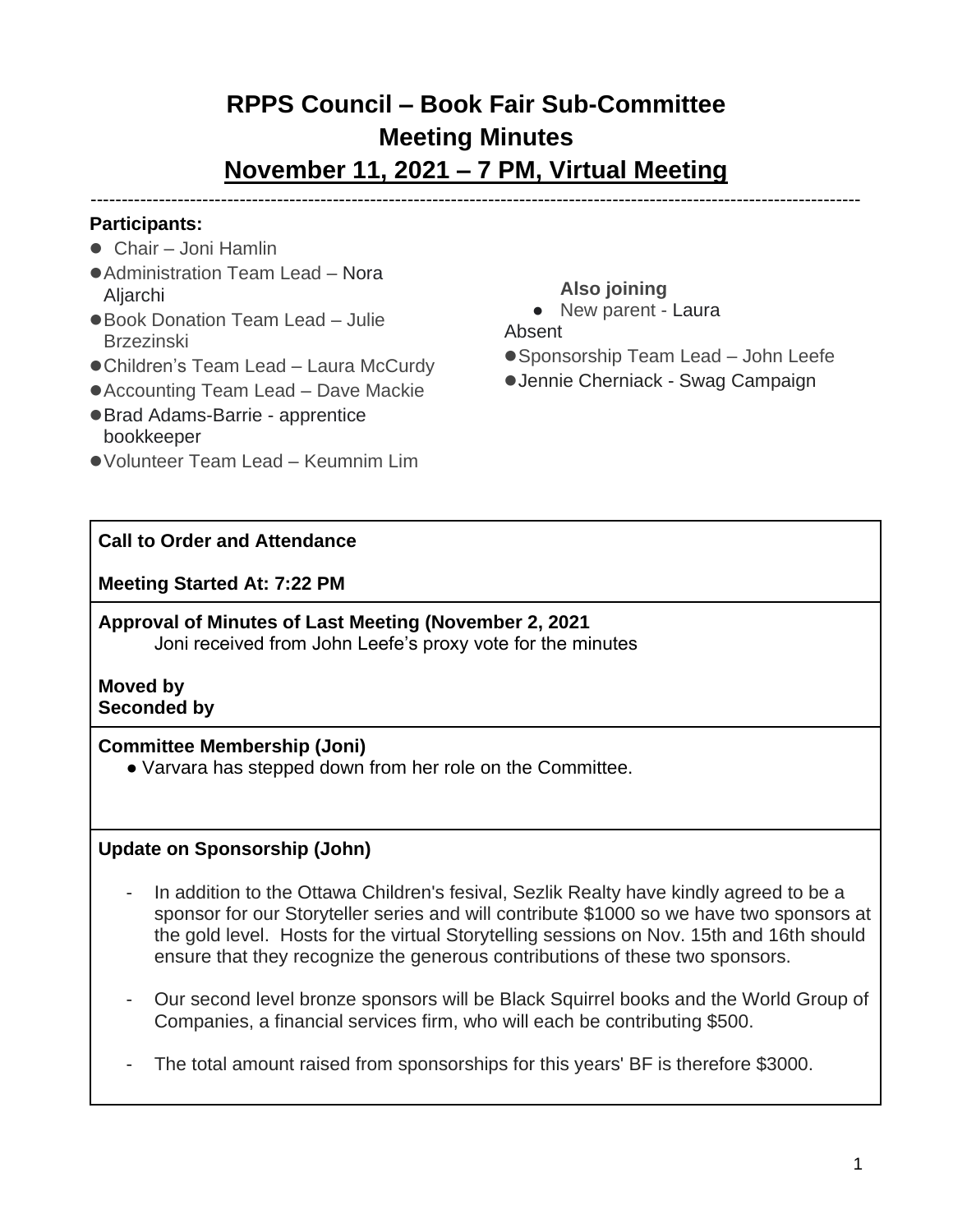| Royal Oak pub on Beechwood have confirmed that we can place banners or posters<br>promoting the Book Fair on their second floor balcony, as was done at the 2018 and<br>2019 Book Fairs. However, we will need to get and/or have a poster made and there<br>may not be enough time at this point. |
|----------------------------------------------------------------------------------------------------------------------------------------------------------------------------------------------------------------------------------------------------------------------------------------------------|
| Several email and voice mail messages have been left with Mark Motors, another 2019<br>sponsor, but I have not heard back from them, so with the deadline of Nov. 12th, it is<br>unlikely they will sponsor this year.                                                                             |
| Update on 60th Anniversary Events                                                                                                                                                                                                                                                                  |
| <b>Book Fair Decorations &amp; Recognition in School (Dave M.)</b><br>a.<br>Not sure if Joni sent Dave a link to the meeting but he is working on the decorations and I<br>will be following up with him tonight                                                                                   |
| b.<br>Virtual Sale Preparations/Friends of Rockcliffe Park Book Fair (Joni)                                                                                                                                                                                                                        |
| Virtual Sale Preparations/Friends of Rockcliffe Park Book Fair (Joni)<br>The Friends group has reported that they are doing extremely well. They sorted all of the<br>inventory last weekend and will have the bags prepared by this Sunday.                                                       |
| We expect to have 300 bags of books to sell at \$10 per bag. They categories are:<br><b>Classics</b><br><b>Thrillers/Mysteries</b><br>Sci Fi/Horror/Fantasy<br>$\overline{\phantom{a}}$<br>Biography/Autobiography<br>General Fiction (this includes romance)                                      |
| Cookbooks<br><b>Teen fiction</b><br>Black Squirrel Books is taking all remaining books from the community group and has even<br>given a \$500 donation to Book Fair.                                                                                                                               |
| <b>Book Fair Storytelling Series (Lisa)</b>                                                                                                                                                                                                                                                        |
| Joni asked Kate to circulate an update on the Storytelling Series so wouldn't spend a lot of<br>time on it. It will take place next Monday and Tuesday – November 15 and 16, and kick off<br>the 60 <sup>th</sup> Anniversary Celebrations for Book Fair.                                          |
| <b>Book Fair Swag Campaign (Jennie)</b>                                                                                                                                                                                                                                                            |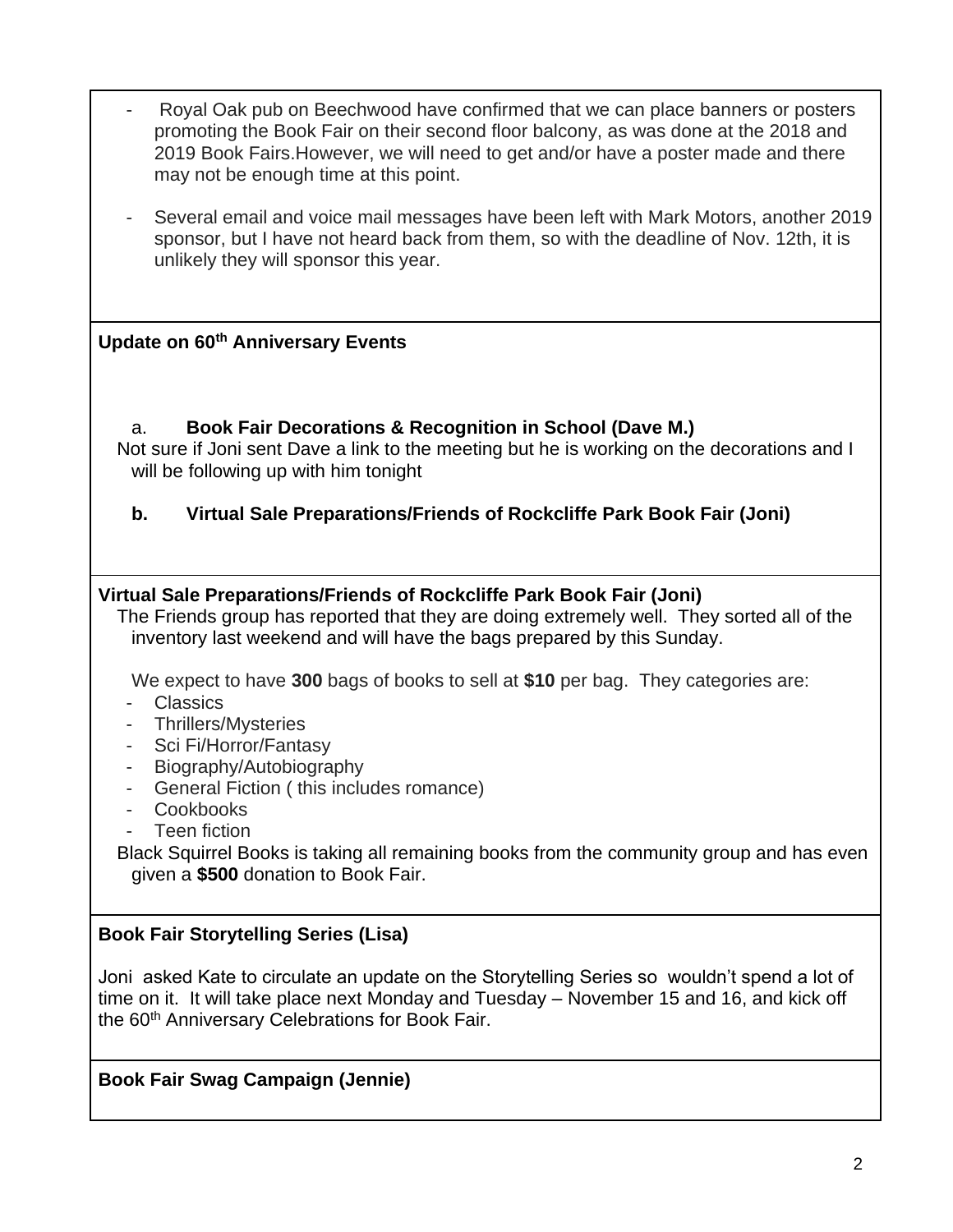| $\overline{A}$ | B  | C                                 | D                       | E                |
|----------------|----|-----------------------------------|-------------------------|------------------|
| Order ID       |    | Lineitem dLineitem name           | <b>T</b> Lineitem price | Lineitem variant |
| 4327           |    | 160TH ANNIVERSARY ADULT T-SHIRTS  |                         | 25 Medium        |
| 4327           |    | 160TH ANNIVERSARY BAGS            | 20                      |                  |
| 4324           |    | 160TH ANNIVERSARY BAGS            | 20                      |                  |
| 4324           |    | 1 60TH ANNIVERSARY YOUTH T-SHIRTS |                         | 20 Large         |
| 4324           |    | 160TH ANNIVERSARY ADULT T-SHIRTS  |                         | 25 Medium        |
| 4321           |    | 160TH ANNIVERSARY BAGS            | 20                      |                  |
| 4315           |    | 1 60TH ANNIVERSARY ADULT T-SHIRTS |                         | 25 Medium        |
| 4313           |    | <b>1 GIVE A GIFT TO BOOK FAIR</b> | 20                      | 20               |
| 4312           |    | 1 60TH ANNIVERSARY ADULT T-SHIRTS |                         | 25 Medium        |
| 4312           |    | 1 60TH ANNIVERSARY ADULT T-SHIRTS |                         | 25 Large         |
| 4312           |    | 1 60TH ANNIVERSARY ADULT T-SHIRTS |                         | 25 XLarge        |
| 4312           |    | 1 60TH ANNIVERSARY ADULT T-SHIRTS |                         | 25 XXLarge       |
| 4311           |    | 1 60TH ANNIVERSARY ADULT T-SHIRTS |                         | 25 XLarge        |
|                | 13 |                                   | 300                     |                  |
|                |    | 8 Adult T-shirts                  |                         |                  |
|                |    | 1 youth T-shirt                   |                         |                  |
|                |    | 3 Bags                            |                         |                  |
|                |    | 1 give a gift                     |                         |                  |

# **Rolling Class Book Shops (Laura)**

The Friends group has reported that they have organized books for the class book shops and that there is a good selection. I spoke with Heather and Cilina today and we've come up with a plan for the kids to each buy a book for a buck.

- Every Class is set down
- Child can choose the book
- Rolling book card

Coordination failed with Mrs. Mace

Joni Mentioned concerning the meeting with Mrs. Mace the following

- On friday will be the KG classes
- Next Thursday will be for the Junior Classes
- Try our best to be stick to these days
- Massages will be shared with the teachers
- Money will be dropped from kids
- Laura & joni will step in at 9:30 am on Monday

## **Other Business**

After sale Joni will update the team for the next meeting Setup up a plan for Nov 2022

- Update the Terms and references
	- Setup plans
	- Have more parents to volunteet